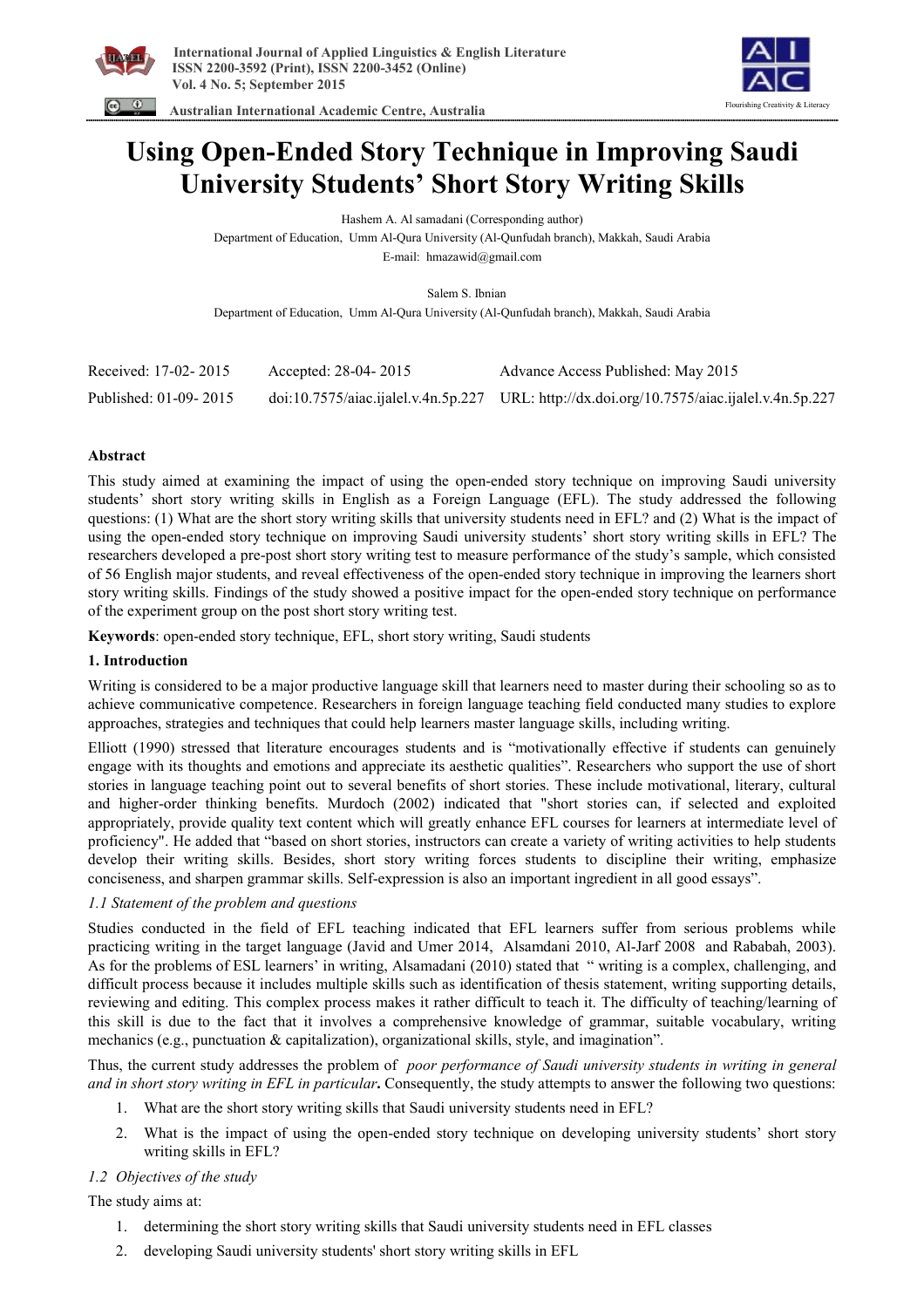#### *1.3 Significance of the study*

Outcomes of the study could help in the following fields:

- 1. *EFL Instructors*: guiding them to follow suitable techniques to upgrade their students' short story writing skills in EFL.
- 2. *Learners:* developing their short story writing skills in EFL.
- 3. *Researchers:* guiding other researchers to carry out more studies on developing students' writing skills.

## *1.4 Delimitations*

- 1. The study is limited to developing Saudi university students' short story writing skills in EFL.
- 2. The study is confined to English major students at Umm Al-Qura University / Al-Qunfudah branch.
- 3. The study was carried out in the second term of the academic year 2013- 2014, over eight weeks.

## *1.5 Sample*

The sample of the study comprised 56 English major students chosen randomly from Umm Al Qura University / Al-Qunfudah branch.

## **2. Review of Related Literature**

Creative writing is a chance to free individuals' imagination in which people get satisfaction. Through creative writing, students can use their linguistic capabilities and go deeper and further that they cannot do in oral expression. They express more personal thoughts and mental images. Therefore, creative writing tasks are motivating both for L1 and L2 students (Harmer, 2004).

Durham (1970) noted that "descriptions of objects, novels, stories, poems, plays, imaginative diaries, letters, dialogues, free writing from photographs, writing of pastiche, reviews of books, films, current events, controversial issues, writing scripts for stage or radio drama are the studies that can be used for creative writing" .

As for short story writing, Pathan and Al Dersi (2013) indicated that "the role of literature, in general and short-stories in particular, in ELT classroom has always been advocated because of various advantages this use can offer for EFL teachers and learners. Literature, in the form of short-stories, makes learning English an enjoyable and attractive process for EFL learners".

Saricoban, Kucukoglu (2011) noted that "short stories can be a good source in ELT classes in almost all levels from young learners to adult learners so that they can make good use of short stories in learning the target language. While choosing the right short story, students' proficiency level, age, and interests should be taken into consideration. Another important thing is the course objectives and appropriateness of the story as content".

In addition, Collie and Slater (1987) pointed out that "stories also help to stimulate students' curiosity about the target culture and language. Integrating short-stories in EFL classrooms also paces the way to the EFL learners' involvement with rich, authentic uses of the foreign language".

On the other hand, Pardede (2011) noted that "the majority of English teachers training students basically found short stories interesting to use both as materials for self-enjoyment and of as components language skill classes".

Collie and Slater (1991) listed four advantages of using short stories for language teachers, adding that " short stories are practical as their length is long enough to cover entirely in one or two class sessions. Second, short stories are not complicated for students to work with on their own. Third, short stories have a variety of choice for different interests and tastes. Finally, short stories can be used with all levels (beginner to advance), all ages (young learners to adults) and all classes (morning, afternoon, or evening classes)."

Hismanoglu (2005) indicated that "short story can be a powerful and motivating source for writing in ESL/EFL, both as a model and as subject matter. Short story as a model occurs when students' writing becomes closely similar to the original work or clearly imitates its content, theme, organization, and /or style."

Erkaya (2005) noted that "short stories usually have a beginning, middle and an end, thus, they encourage students at all levels of language proficiency to continue reading them until the end to find out how the conflict is resolved".

As for short story elements, Ibnian (2010) indicated that "there are certain elements that should exist in the short story:

**Setting**: the time and place in which the story happens. Authors often use descriptions of landscape, scenery, buildings, seasons or weather to provide a strong sense of setting.

**Characters:** persons, or sometimes even animals, who take part in the action of a short story or other literary work.

**The Conflict (problem):** the struggle between two people or things in a short story. The main character is usually on one side of the central conflict. The main character may struggle against another important character, against the forces of nature, against society, or even against something inside himself or herself such as feelings, emotions or illness.

**The Plot (events):** the systematic chain of events which make up the short story. Each link in the chain helps to build suspense and to solve a problem.

**The Solution**: the outcome of the attempts to resolve the problem or conflict.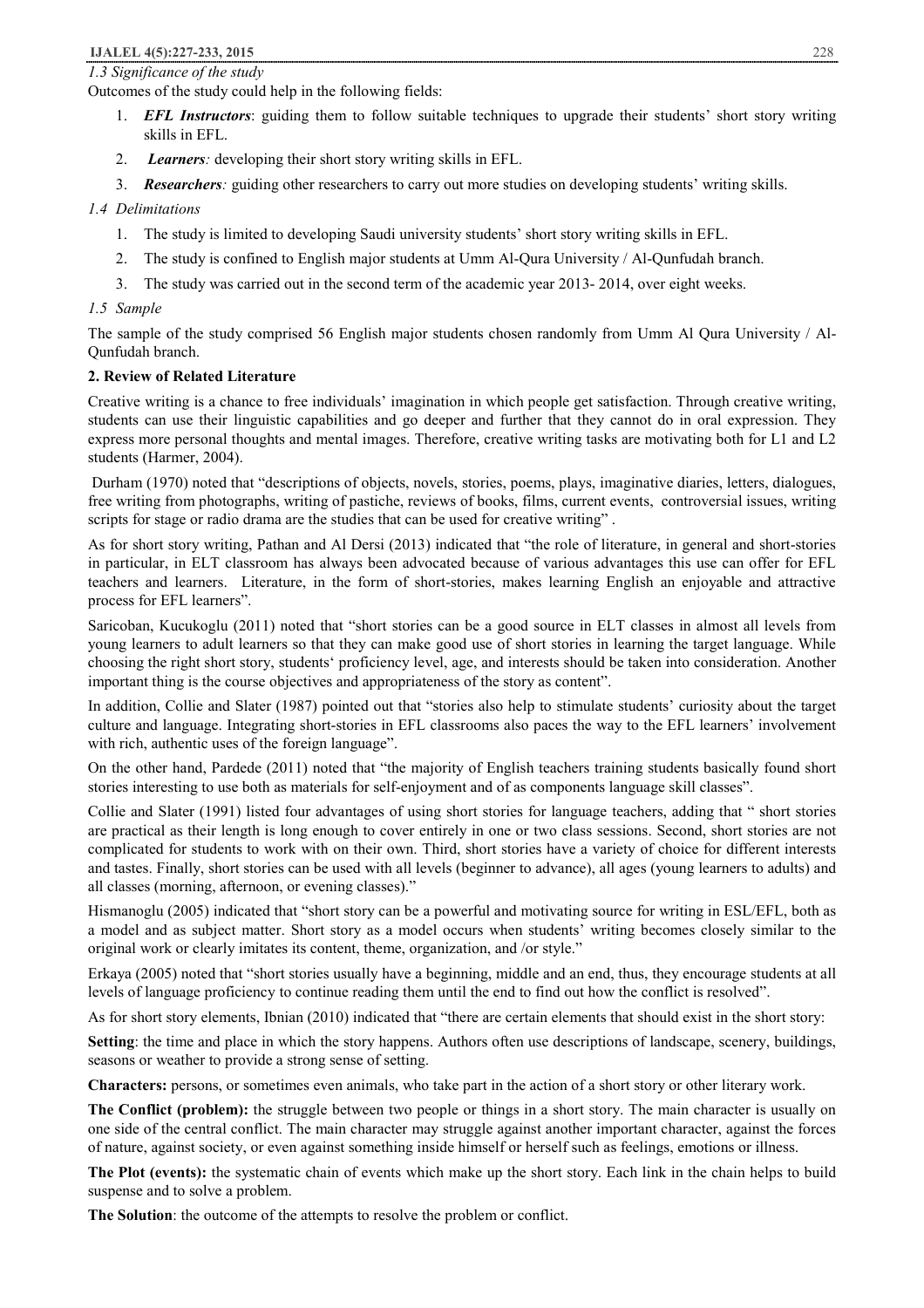**The Theme**: the theme is the controlling idea or belief of the story. It gives a basic meaning to a literary work. Generally, a theme is inferred from the other elements in the short story and often evolves through the conflict experienced by the main character".

## *2.1 Review of Related Studies*

Reynolds (1983) carried out a study to identify the effects that two methodologies (Expressive Writing Methodology and Traditional Writing Methodology) have on the ability of high school students to write stories and essays. The sample of the study comprised forty-eight students, who were classified into two different groups: one group was instructed by the Expressive Writing Methodology and the other group was instructed by the Traditional Writing Methodology.

Results of the study showed no significant differences in story and essay posttest scores between the two groups were observed. No significant interaction effect on story instruction was observed, and no significant interaction effect on essay posttest scores between English achievement level and method of instruction was observed. However, a significant interaction effect on story posttest scores between English achievement level and method of instruction was observed.

Albertson and Billingsley (2001) investigated the impact of an instructional package comprising strategy instruction and self-regulation techniques on story writing. The sample of the study consisted of two gifted, middle school students. The researchers observed a number of points including story's length, fluency, story's elements, and time. Results showed positive impact of the instructional package on both participants.

Al-Jarf (2007) examined the effect of online courses on non-native freshman students to write poems and short stories in English as a foreign language. The sample of the study comprised 38 students, who were enrolled in writing, grammar, vocabulary and reading courses. They were also registered in an asynchronous online course that was used as a supplement to in-class instruction. A sample of 54 poems, short stories, plays and essays were collected from the 38 students. Each was examined in terms of theme, spelling and grammatical mistakes, style and language sophistication level. Results showed that online courses had a positive effect on the level of writing of non-native freshman students in poems and short stories genres.

Cuesta and Rincon (2010) inspected the effects of using the genre-process approach and e-portfolio dossier to improve short story writing among senior year students from a state school in Bogotá. The results of data analysis from this study revealed significant improvements in students' written production. The findings also validate the use of eportfolio dossiers as an effective learning and assessment tool.

Arif (2010) examined the use of short story to improve teaching skills of creative writing. The participants, seventh graders, were taught to write creatively using short stories as prompts for their writing. The data of the study was collected through classroom teaching sessions, observations, field notes, document analysis and semi-structured focused group interviews. Results revealed that stories have very powerful effect on students and can be used for numerous teaching strategies.

Moreover it was found that the process approach was more fruitful than the product approach.

Alnufaie, M., and Grenfell, M. (2012) conducted a study to investigate the writing strategies of 121 second-year undergraduate Saudi student who were studying English as a foreign language and for specific purposes in Jubail Industrial College (JIC). The writing strategies under investigation were the process-oriented writing strategies and product-oriented writing strategies. Findings showed that 95.9% of the participants were mixing the two kinds of strategies.

# *2.2 Commentary*

Having outlined a number of studies related to the purpose of the current study, the researchers observed that some previous studies focused on some techniques and strategies to improve the learners' short story writing skills, such as the genre-process approach, e-portfolio dossier (Cuesta and Rincon ,2010), on- line courses (Al Jarf 2007) and selfregulation techniques (Albertson and Billingsley 2001).

It was clearly observed that some studies classified short story writing as an integral part of creative writing (Temizkan 2011) and (Arif 2010).

On the other hand, the related studies enriched the current study in the following aspects:

- 1. Highlighting short story's elements
- 2. Shedding light on some strategies and techniques that could help improve the learners' creative writing skills, including short story writing
- 3. Helping the researchers identify short story writing skills that university students need in their wiring class

# **3. Methodology**

The study followed the quasi- experimental design. Two groups were chosen from Umm Al-Qura University students / Al-Qunfudah branch. One of the groups served as an experimental group (28 students) and the other as control (28 students).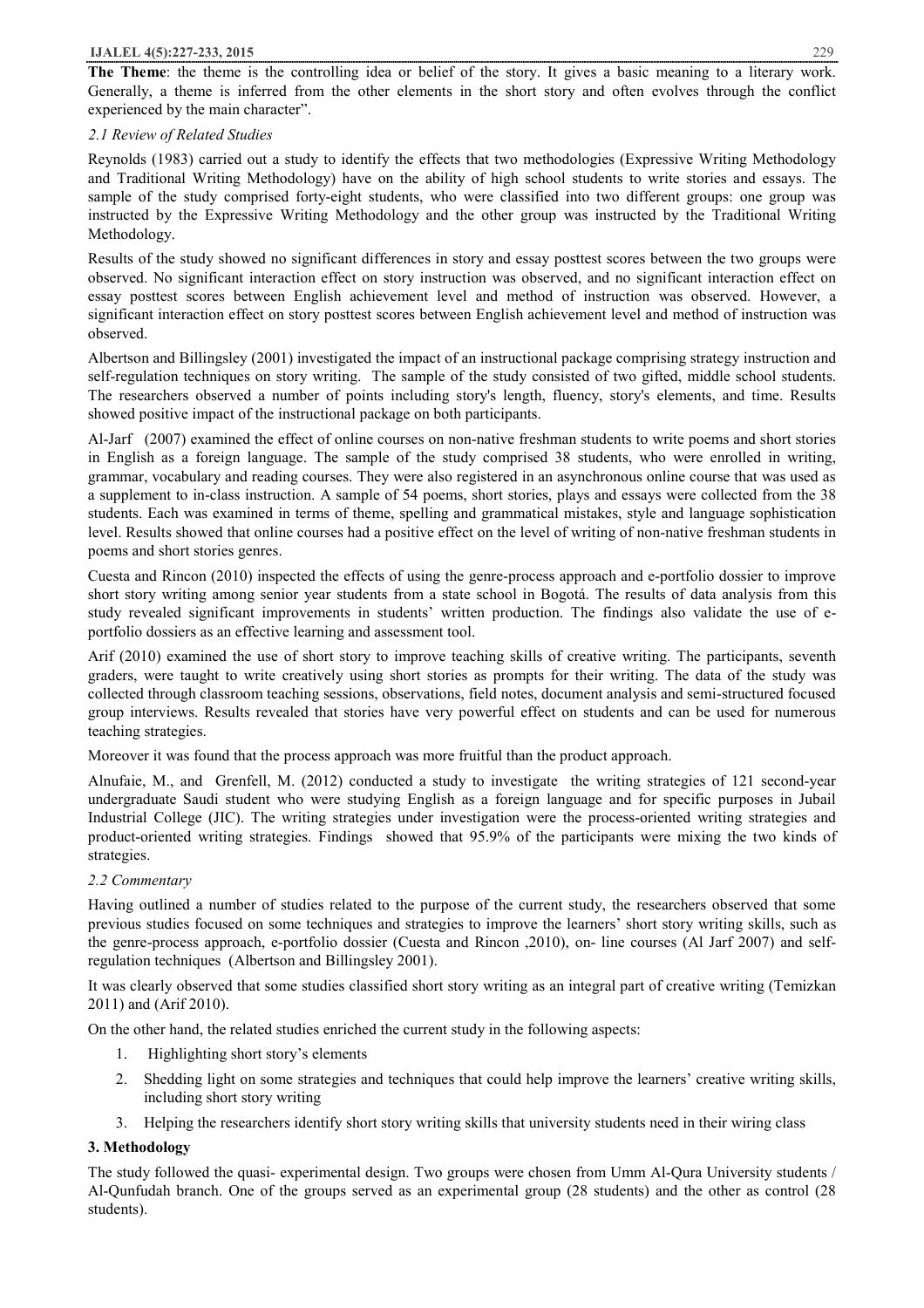*3.1 Variables* 

#### The independent variable:

*The open-ended story technique*

#### The dependent variable:

*Performance of the experimental group in short story writing.*

## *3.2 Instrument*

A pre- post short story writing test was designed by the researchers so as to measure the effectiveness of the proposed technique (open-ended story) in improving students' short story writing skills. (See appendix 1)

## *3.3 Procedures*

3.3.1 To answer the first question: **"What are the short story writing skills needed for university students in EFL**?**"**  the researchers:

- a. Reviewed the related literature in the field of short story writing.
- b. Determined the short story writing skills that university students need in EFL.

## 3.3.2 To answer the second question: **"What is the impact of using the open-ended story technique on developing Saudi university students' short story writing skills in EFL?''** the researchers:

- a. Prepared the pre- post test.
- b. Chose the sample of the study.
- c. Administered the short story writing pre- test to both groups.
- d. Applied the open-ended story technique on the experimental group during writing classes.
- e. Administered the short story writing post- test to both groups.
- f. Collected and analyzed data.
- g. Discussed the results of the study.
- h. Introduced recommendations of the study.

## **4. Findings and Discussion**

Having designed the tool of the study and checked its validity and reliability, It was administered to both groups before and after the implementation of the open-ended story technique.

The researchers used the Statistical Package for the Social Sciences (SPSS) to analyze data, excluding 6 incomplete papers.

**First research question:** What are the short story writing skills that Saudi university students need in EFL?

To identify the short story writing skills in EFL, the researchers outlined related literature in writing in TEFL field. The researchers surveyed many studies conducted in creative writing field in different environments, including the Arab world and came up with a list of skills that university students need in this field, the list included the following aspects:

- 1. Content and organization: this skill covered the following sub skills: availability and clarity of story elements , writing a well- constructed plot, creating coherent content and coming up with logically-sequenced events.
- 2. Mechanics of writing: this skill included punctuation, spelling and grammar.
- 3. Language use: this skill covered choosing appropriate words and using proper expressions.
- 4. Showing creative abilities.

**Second research question**: What is the impact of using the open-ended story technique on developing university students' short story writing skills in EFL?

Having used the Statistical Package for the Social Sciences (SPSS) to analyze data, the researchers came up with the following findings:

Table 1 shows that the control group's mean pre-test score was 28.67 and the post-test score was 29.00. On the other hand, the experimental group's mean pre-test score was 27.46 and post-test score was 30.57.

| Group        | Mean                        | Std. Dev.                   | N  |
|--------------|-----------------------------|-----------------------------|----|
| Experimental | Pre: $27.46$<br>Post: 30.57 | Pre: $6.95$<br>Post: 8.46   | 28 |
| Control      | Pre: $28.67$<br>Post: 29.00 | Pre: $6.52$<br>Post: $6.76$ | 28 |

Table 1. Means and Standard Deviations of Pre and Post-test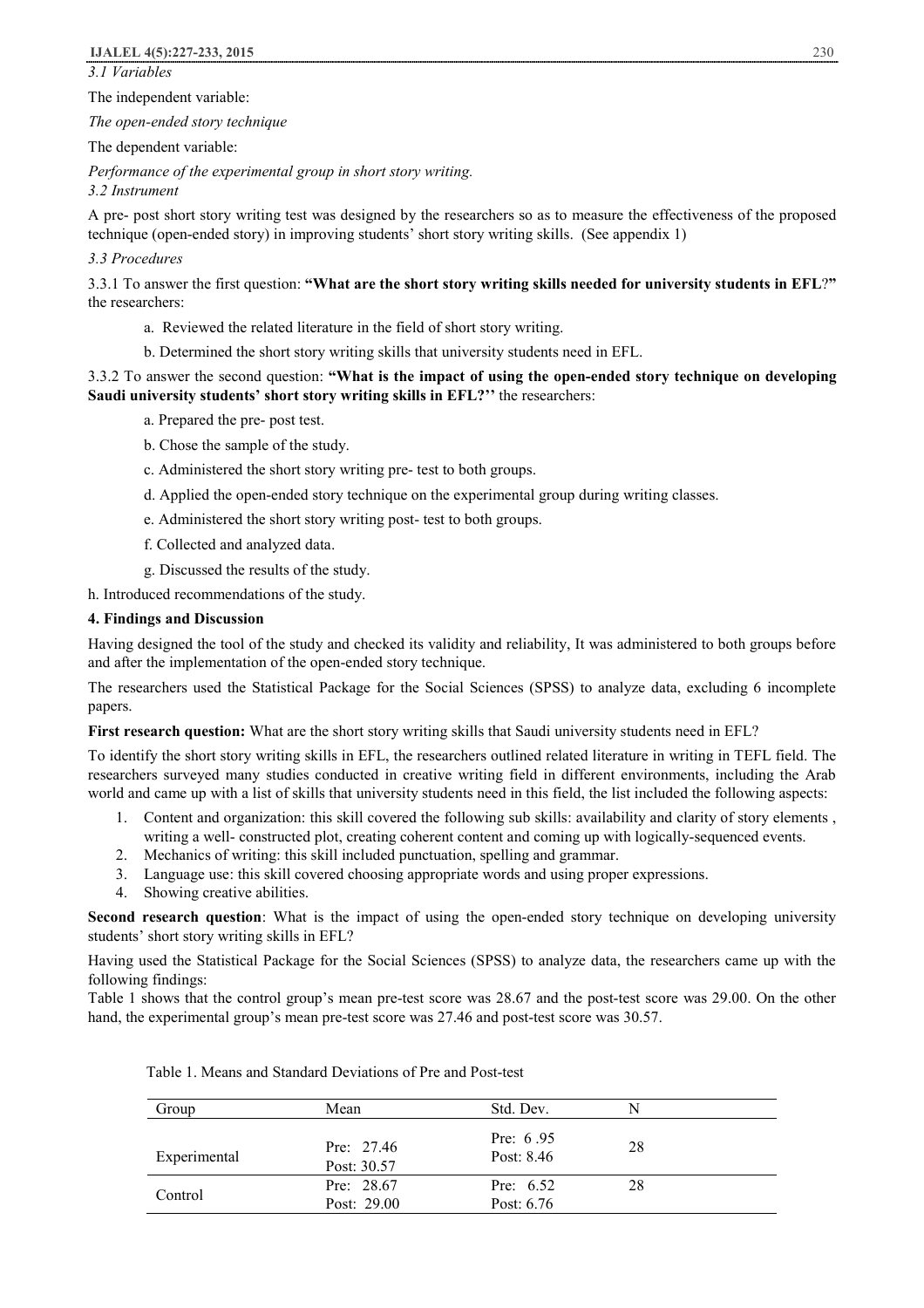These statistics show that there was a difference between the mean scores of both groups.

To determine the significance of this difference and to answer the main research question (Can using open-ended story technique improve the students' short story writing skills? ), a one-way between-groups analysis of covariance was conducted to measure the effect of the open-ended story technique on students' short story writing skills.

| Table 2. Tests of Between-Subjects Effects                      |                       |    |             |         |      |
|-----------------------------------------------------------------|-----------------------|----|-------------|---------|------|
| Source                                                          | Type III              | df | Mean Square |         | Sig. |
|                                                                 | Sum of Squares        |    |             |         |      |
| Corrected Model                                                 | 2542.908 <sup>a</sup> |    | 1271.454    | 102.331 | .000 |
| Intercept                                                       | 5.981                 |    | 5.981       | .481    | .491 |
| pre                                                             | 2508.336              |    | 2508.336    | 201.879 | .000 |
| Group                                                           | 108.715               |    | 108.715     | 8.750   | .005 |
| Error                                                           | 658.521               | 53 | 12.425      |         |      |
| Total                                                           | 52884.000             | 56 |             |         |      |
| Corrected Total                                                 | 3201.429              | 55 |             |         |      |
| $701/11$ $17.0$<br>$\mathbf{R} \cap \mathbf{C}$ 1<br>$H \cap H$ |                       |    |             |         |      |

Table 2. Tests of Between-Subjects Effects

a. R Squared = .794 (Adjusted R Squared = .787)

The results of the ANCOVA (as shown in table 2) show that there was a significant difference between the mean scores of the two groups on post-short story scores,  $F(1, 53) = 8.75$ ,  $p = .005$ , partial eta squared = .79. The partial eta squared value indicates that 79% of the variance in students' short story scores is explained by the use of the open-ended story technique (independent variable).

## *4.1 Discussion*

Based on findings of the study, it was clearly observed that the open-ended story technique had positively affected performance of the experiment group in short story writing field. The findings showed that there was a significant difference between the mean scores of the two groups on post-short story scores in favor of the experimental group.

The open-ended story technique, which was implemented over two months, provided the learners with greater opportunities to imagine new ideas and come up with different conclusions to complete the raised stories.

Studies conducted in creativity field highlighted the need to create a free atmosphere to improve individuals' creative thinking and help them come up with unique and new ideas. Thus, short story writing, which is an integral part of creative writing genres, needs a motivating and encouraging classroom atmosphere so as to help learners express their ideas freely and generate suitable ideas to complete the raised stories, a fact that was taken into account while conducting the current study.

Arif (2010) stressed that students feel ownership of their work if they are allowed to think outside the box and develop their ideas, a fact which could explain reasons behind progress in performance of the current study's experimental group, since learners were provided with great opportunities to imagine and come up with conclusions for the raised open-ended stories.

Moreover, outcomes of the current study agree with findings of Albertson and Billingsley (2001), which stressed "the positive effect of self-regulation technique on improving learners' story writing skills".

In addition, the findings were in line with Al-Jarf (2007)'s findings, which indicated "the positive impact of online courses on non-native freshman students to write poems and short stories in English as a foreign language". Furthermore, the current study outcomes were in harmony with findings of Ibnian (2010), which emphasized "the positive effect of the story- mapping technique on developing high school learners' short story writing skills in EFL in Jordan". The researchers observed the open-ended story technique contributed to sharpening students' thinking, especially that learners were provided with some story's elements, including setting (time and place) the main characters, and the problem, and they were asked to imagine new events and come up with a solution to the problem leading to a specific theme.

On the other hand, the open-ended story contributed to helping the learners identify short story elements, a fact that improved their performance on the short story post test.

#### *4.2 Recommendations*

Based on findings of the study, the researchers recommend:

- 1. Attaching more emphasis on teaching short story writing
- 2. Providing the students with greater opportunities in the class to express themselves freely and come up with unique ideas
- 3. Designing further activities that focus on improving learners' creative abilities

## **5. Conclusion**

In light of findings of the study, it was clearly observed that the open-ended story technique had positively affected the learners' short story writing skills, and that was notable in performance of the experimental group on the short story – post writing test.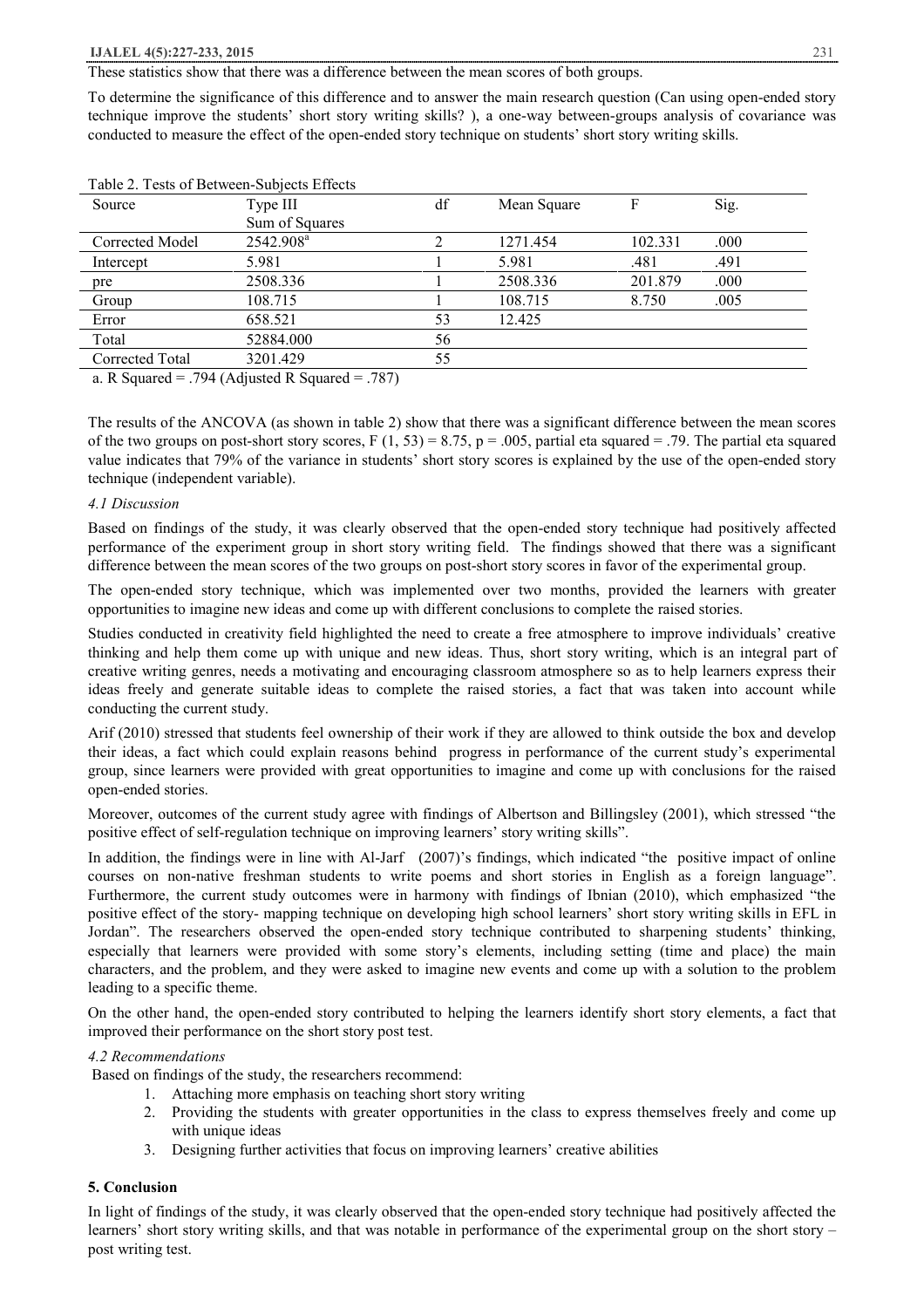#### **IJALEL 4(5):227-233, 2015** 232

The suggested technique helped the learners come up with new ideas to complete the open-ended stories; since the atmosphere that was created in the class motivated them to imagine new events and conclude the stories with unique ideas. The open-ended story technique also enabled the learners to identify short story's elements, a fact that was observed in their performance on the post- short story test.

#### **References**

Albertson, L. & Billingsley, F. (2001). Using Strategy Instruction and Self-Regulation To Improve Gifted Students' Creative Writing. *Journal of Secondary Gifted Education, 12*(2).

Al-Jarf , R. (2007). Online Instruction and Creative Writing by Saudi EFL Freshman Students, King Saud University, Saudi Arabia, (Online) Available: www.asian-efl journal.com

Al-Jarf , R. (2008). The Impact of English as an International Language (EIL) upon Arabic in Saudi Arabia. *Asian EFL Journal*, *10*(4),193-210.

Alnufaie, M., & Grenfell. M. (2012) EFL Students' Writing Strategies in Saudi Arabian ESP Writing Classes: Perspectives on Learning Strategies in Self-Access Language Learning, Studies in Self-Access Learning Journal, 3 (4), pp. 407-422.

Alsamdani, H.A. (2010). The Relationship between Saudi EFL Students' Writing Competence, L1 Writing Proficiency, and Self-regulation. *European Journal of Social Sciences, 16*(1*),* 53-63.

Arif, T., (2010). Improving my teaching of creative writing skills by using short stories with students of secondary class in a private school. M.A thesis. Aga Khan University, Institute for Educational Development, Karach

Collie, J. & S. Slater. (1987). Literature in the Language Classroom: A Resource Book of Ideas and Activities. Cambridge: Cambridge University press.

Cuesta, L., & Rincón, S.,(2010). Short story student-writers: active roles in writing through the use of e-portfolio dossier. *Colombian Applied Linguistics Journal 12*(1), 99-115

Durham, M. K. (1970). Creative writing. *English Studies in Africa, 13*(1), 155-174

Elliott, R. (1990). Encouraging reader-response to literature in ESL situations. *ELT Journal 44*(3), 191-198.

Erkaya, O. (2005). Benefits of Using Short Stories in the EFL Context. *Asian EFL Journal, 8.*

Harmer, J. (2004). How to teach writing. Pearson Education Limited, Malaysia.

Hismanoglu, M., (2005). Teaching English Through Literature. Journal of Language and Linguistic Studies Vol.1, No.1, April 2005

Ibnian, S. (2010). The Effect of Using Story –Mapping Technique on Developing Tenth Grade Students' Short Story Writing Skills in ESL. *Canadian Centre of Science and Education, 3*(4), 183-19

Javid, C., & Umer, M. (2014). Saudi EFL learners' writing problems: a move towards solution. Proceeding of the Global Summit on Education GSE 2014 (E- ISBN 978-967-11768-5-6) 4-5 March 2014, Kuala Lumpur, Malaysia.

Murdoch, G. (2002). Exploiting well-known short stories for language skills development. *IATEFL LCS SIG Newsletter 23,* 9-17.

Pardede, P. (2011). Short Stories Use in Language Skills Classes: Students' Interest and Perception. Conference: 4th Annual International Seminar Faculty of Language and Literature Satya Wacana Christian University, At Salatiga

Pathan, M., & Al-Dersi, Z. (2013). Investigating the Role of Short-Stories in Overcoming the Problems Faced by the Libyan EFL Learners in Reading Comprehension Skill. The Criterion An International Journal in English, 12 1-8

Rababah, G. (2003). Communication Problems facing Arab learners of English: A personal perspective. *TEFL Web Journal, 2*(1), 15-30.

Reynolds, A. (1983). The Effects of Teaching Expressive Writing (Integrated within the writing process) on the Improvement of Student Writing Skills at the High School Level. *Dissertation Abstracts International, 44* (4), 10-11.

Saricoban, A., & Kucukoglu, H. (2011) Using literature in EFL class: short story. 1st International Conference on Foreign Language Teaching and Applied Linguistics. May 5-7 2011 Sarajevo.